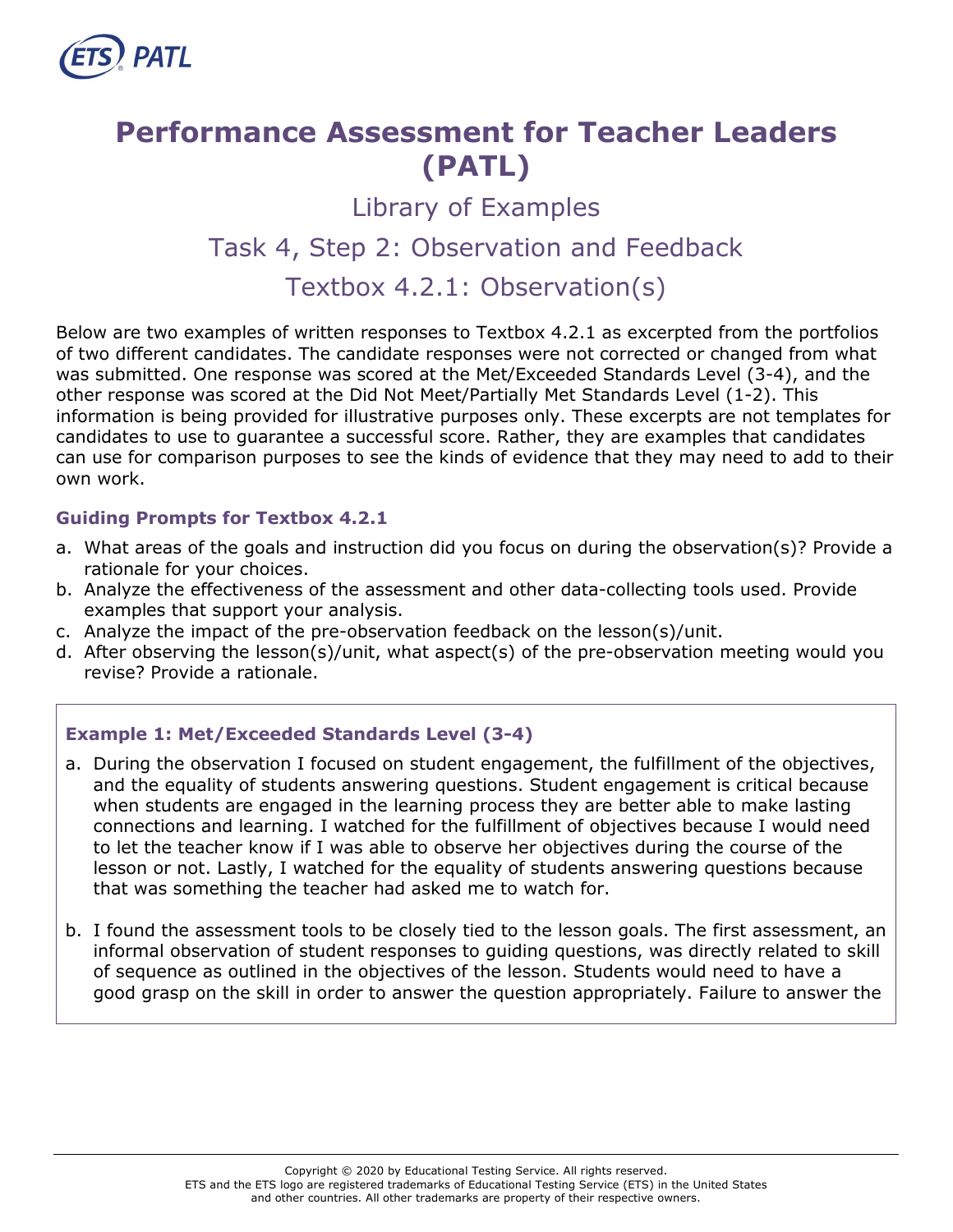#### **Example: Met/Exceeded Standards Level (cont'd.)**

questions would indicate a need for re-teaching the skill of sequence. The creation of the timeline provides an opportunity for higher-level thinking and application of the skill. The evaluation using a rubric allows for specific feedback to be provided to each student concerning his or her work. The final assessment, which would come during a later day that same week, would provide a final and individual reflection of the effectiveness of the lesson.

In my opinion the interactions between the teacher and the students were effective in supporting the goals of the lesson and the instruction. The students were actively engaged during the part of the lesson in which the teacher read the passage aloud because they were instructed to watch out for the clue words and to point at them as they listened. They were then asked to show a partner where these clue words were, making each student accountable to this task. There were some students who took the task more seriously than others, but all participated in what they were asked to do.

During the timeline activity all students were engaged at the start of the activity. 2 students came to the teacher's desk to tell her that they weren't sure of the directions. She explained them again and both students returned to their seats and continued to work. Most of the students kept the passage open and used it as a direct reference when completing the activity, but 4 students chose to complete it by memory.

- c. The pre-observation form and process was very important to the overall process. It was very helpful to know what I would be seeing prior to observing the lesson, and it was useful that I know the objectives being taught ahead of time. I was able to come into the room in the correct mindset and knew some things I should be watching for. I felt better prepared to be a helpful evaluator due to the pre-observation conference. I also think the pre-observation process helped to put the teacher at ease before I came into her classroom environment.
- d. After observing the lesson, I believe I would add a focus on asking what she planned to do in the event that her students either were not engaged or not understanding the content. I would likely ask the questions "How will you know that they are engaged? What will you watch for to show they are not engaged in learning?" She and I both would have been better prepared for the situation when it occurred.

# **Refer to the [Task 4](http://gace.ets.org/s/pdf/gace_teacher_leadership_assessment_task_4_rubric.pdf) Rubric and ask yourself:**

In the candidate's analysis, where is there evidence of the following?

- A focus on appropriate goals and instruction during the observation
- The effectiveness of the assessment and other data-collecting tools
- An impact of the pre-observation feedback on the lesson(s)/unit
- Revisions that would be made to the pre-observation meeting after observing the lesson(s)/unit

Why is the candidate's response *effective* or *informed*, or even *in-depth?*